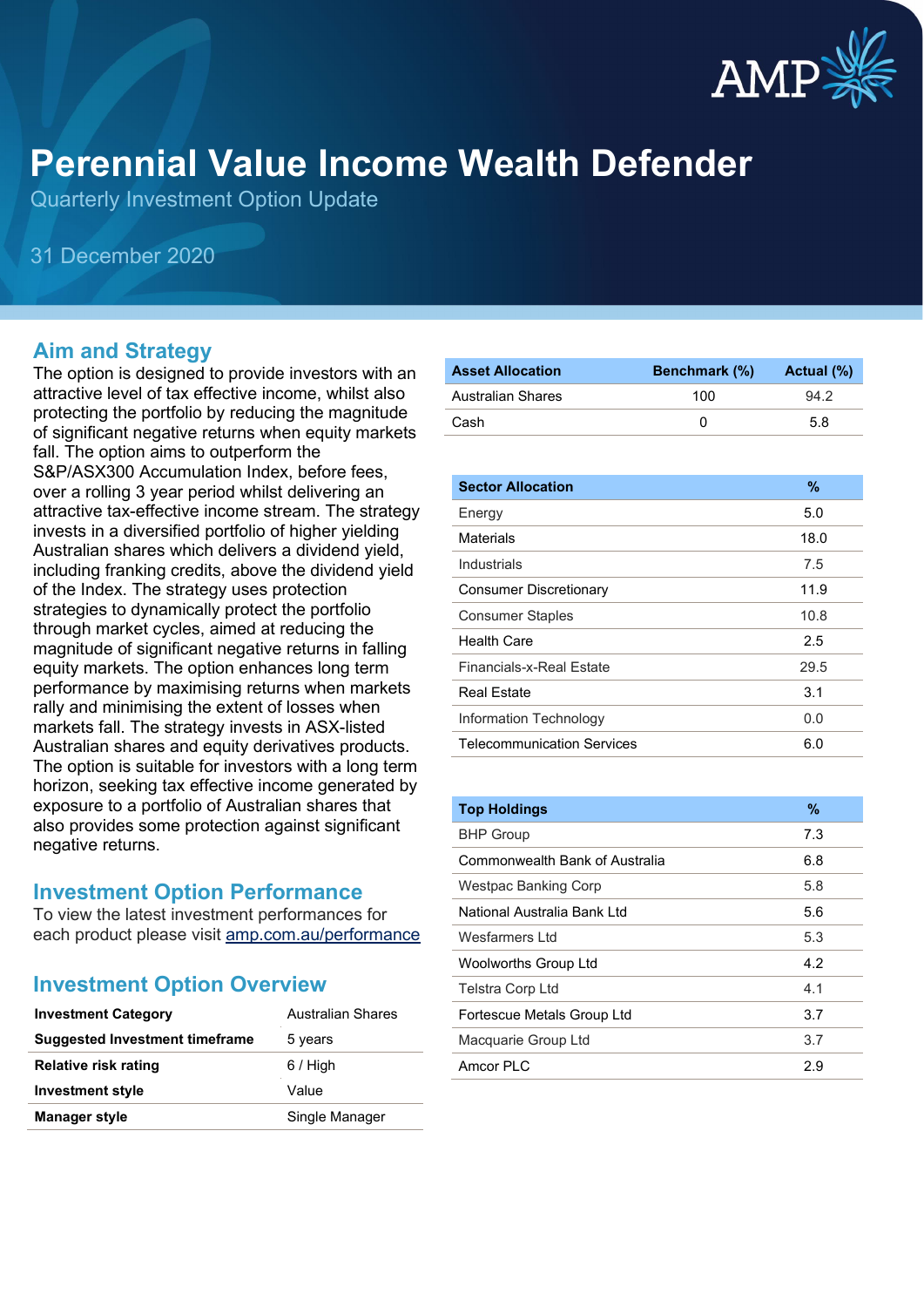### **Investment Option Commentary**

During the quarter the strategy returned -4.1%, underperforming the market by -4.0%. Stocks which detracted from performance included Energy stocks Woodside Petroleum and Ampol, which were impacted by the ongoing low oil price. Insurers Suncorp and IAG were also weaker, while Telstra also underperformed on concerns over competition in the mobiles market. The investment manager continues to see Telstra as offering an attractive dividend yield and standing to benefit from the ongoing growth in mobile and the roll out of 5G.

Key positive contributors to performance included iron ore miners, Fortescue Metals, BHP and Rio Tinto as well as mining services company Seven Group. Other strong performers included Coca-Cola Amatil, Downer, Amcor and Macquarie Group.

During the quarter, the strategy added positions in a number of high-quality stocks including Sonic Healthcare, Aristocrat Leisure and Mirvac as well as increasing its holdings in Amcor and Aurizon. This was funded by exiting positions in TPG Telecom, IAG, Janus Henderson and Flight Centre, as well as taking profits and reducing holdings in BHP and Rio Tinto, following their strong share price performance. Holdings in the major banks were also increased. While the current mortgage and business loan repayment holidays have been extended until March next year, indications are that a significant proportion of borrowers will return to making payments well before this time. The strategy holds a significant position in the banks as Perennial see material medium-term valuation upside. Further, the sector is highly leveraged to any improvement in the domestic outlook. At quarter end, stock numbers were 33 and cash was 2.0%.

#### **Market Commentary**

After rallying strongly post the March sell-off, the market stabilised in the September quarter, with the ASX300 Accumulation Index returning -0.1%. After bottoming in late March, the market has now recovered over half of the losses incurred in the COVID-induced selloff, on the back of increased optimism around the economic outlook, as infection rates decreased in many countries and lockdowns have been eased. However, the market has now entered a holding pattern as it awaits an indication of whether the worst of the COVID-related economic impacts are behind us, or whether the recently rising infection rates in many countries will lead to renewed lockdowns.

The highlight of the quarter was the company reporting season. Never before has the market entered a reporting season in such an information vacuum, with virtually all companies having previously withdrawn guidance due to COVID-19 uncertainty. As a broad statement, while many companies are being significantly impacted, results were less bad than feared. After the initial shock of lockdowns, many companies are seeing a reasonable activity levels as economies progressively reopen. Those most impacted are adapting to the current environment by reducing costs, hunkering down and strengthening their balance sheets.

#### **Outlook**

Looking forward, while the current situation is unprecedented, so too has been the response of governments, with coordinated policies covering monetary easing, fiscal stimulus and legislative actions. Australia has, so far, fared very well relative to most other countries, meaning it is reasonable to expect that Perennial are well placed to lead others in terms of a recovery in activity. The strategy continues to be positioned to benefit from any sustained recovery in the domestic and global outlook.

In the meantime, the strategy continues to offer a higher forecast gross yield than the overall market and, as always, their focus will continue to be on investing in quality companies which are offering attractive valuations and have the ability to deliver high levels of franked dividend income to investors, while carrying a level of protection sufficient to reduce the magnitude of significant negative returns during sharp equity markets falls. Further, Perennial believe the current very low interest rates highlight the relative attractiveness of financiallysound, high dividend yielding equities.